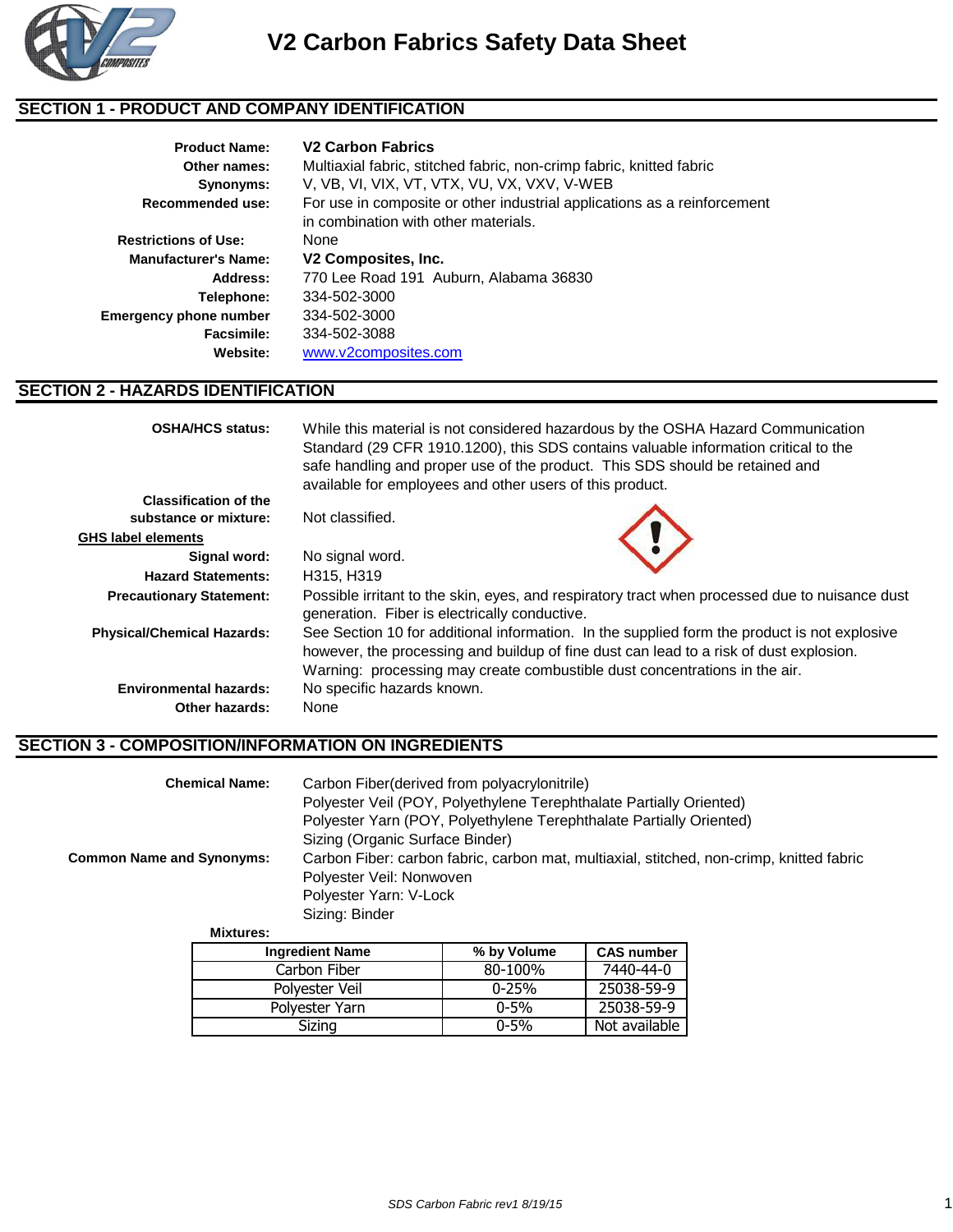

#### **SECTION 4 - FIRST AID MEASURES**

| <b>Relevant routes of exposure</b> |                                                                                                                                                                                                                                                                     |
|------------------------------------|---------------------------------------------------------------------------------------------------------------------------------------------------------------------------------------------------------------------------------------------------------------------|
| Inhalation:                        | Remove from area to fresh air. If symptoms persist, contact a poison control center,<br>emergency room, or a physician for treatment information.                                                                                                                   |
| <b>Eye Contact:</b>                | Remove contact lens and pour a gentle stream of warm water through the affected area<br>for 15 minutes. Do not rub or scratch eyes. If irritation persists, contact a poison<br>control center, emergency room, or physician as further treatment may be necessary. |
| <b>Skin Contact:</b>               | Remove contaminated clothing and shoes. Run cold water over the affected area for 15<br>minutes with mild soap. Do not use warm water. Do not rub or scratch affected area.<br>If irritation persists or glass fiber becomes embedded, seek medical attention.      |
| Ingestion:                         | Gently wipe or rinse the inside of the mouth with water. Sips of water can be given. Never<br>give anything by mouth to an unconscious person. Contact a poison control center,<br>emergency room, or physician for treatment information.                          |
| <b>Recommendations to doctor:</b>  | Treat symptomatically                                                                                                                                                                                                                                               |

#### **SECTION 5 - FIRE FIGHTING MEASURES**

| <b>Suitable Extinguishing Media:</b><br><b>Unsuitable Extinguishing Media:</b> | Dry powder<br>Full water jet                                                                                   |
|--------------------------------------------------------------------------------|----------------------------------------------------------------------------------------------------------------|
| Specific Hazards from the chemical                                             |                                                                                                                |
| during a fire:                                                                 | Carbon monoxide, nitrogen oxides                                                                               |
| Special protective actions for fire-                                           |                                                                                                                |
| fighters:                                                                      | Do not inhale combustion gases. Use self-contained breathing apparatus (SCBA).                                 |
| <b>Additional information:</b>                                                 | Fire residues and contaminated firefighting water must be disposed of in accordance with local<br>regulations. |
| <b>SECTION 6 - ACCIDENTAL RELEASE MEASURES</b>                                 |                                                                                                                |

| <b>Personal Precautions:</b>      | Use personal protection equipment recommended in Section 8.                         |
|-----------------------------------|-------------------------------------------------------------------------------------|
| <b>Environmental Precautions:</b> | No special precautions are needed in case of a release or spill.                    |
| <b>Containment:</b>               | This material will settle out of the air. Prevent from spreading by covering.       |
| Methods for clean up:             | Use an industrial vacuum cleaner with a high efficiency filter to clean up dust     |
|                                   | Sweep or gather up material and place in proper container for disposal or recovery. |
|                                   | Use vacuuming or wet sweeping methods instead of dry sweeping.                      |

# **SECTION 7 - HANDLING AND STORAGE**

| Handling:                        | Avoid dust formation, do not breath dust and wear personal protective equipment.               |
|----------------------------------|------------------------------------------------------------------------------------------------|
| Advice on general hygiene:       | Eating, drinking and smoking should be prohibited in areas where this material is handled,     |
|                                  | stored and processed. Workers should wash hands and face before eating drinking                |
|                                  | and smoking. Remove contaminated clothing and protective equipment before entering eating      |
|                                  | areas. See also Section 8 for additional information on hygiene measures.                      |
| Requirements for storage rooms:  | No special measures necessary.                                                                 |
| Advice on storage compatibility: | Do not store together with oxidizing agents.                                                   |
| Storage:                         | Store at or below 50 degrees Celsius (77*F) and relative humidity less than 85% for optimum    |
|                                  | performance. Electrical equipment, enclosures and circuits in or near areas where carbon       |
|                                  | fibers are used should be protected against infiltration or contact with airborne particles or |
|                                  | filaments. Carbon fiber is electrically conductive and may cause an electrical short.          |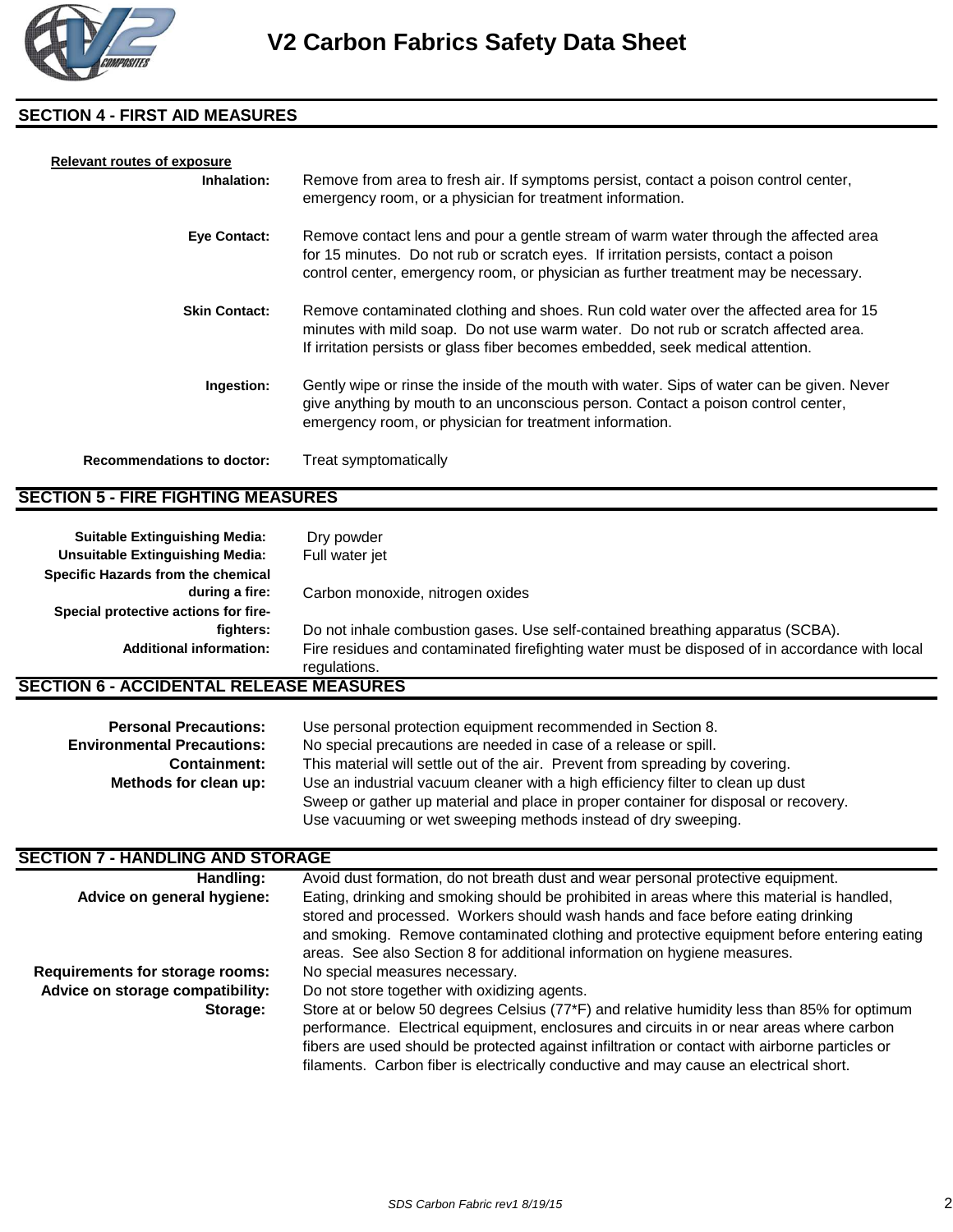

### **SECTION 8 - EXPOSURE CONTROLS/PERSONAL PROTECTION**

separately form other clothing before reuse.

**Engineering Controls:** Use local exhaust or general room/dilution ventilation sufficient to control dust. Proper routine housekeeping should be instituted to ensure dust does not accumulate on surfaces. **Respiratory Protection:** Breathing apparatus in the event of high concentrations, filter N95. Short term: filter apparatus, filter N95 Hand Protection: Butyl Rubber, >120 min (EN 374) **Eye Protection:** Standard safety glasses with side shields. **Skin Protection:** Mechanical irritation accompanied by itching or dermal effects may occur from exposure to material. Protective clothing such as loose fitting long sleeved shirts that covers base of neck, long pants and gloves made of impervious materials to cover skin areas and prevent irritation. Skin irritation is known to occur at pressure points, such as around neck, wrist, or waist and between fingers. **Hygiene Measures:** Wash hands before and after breaks. Wear clean, body-covering clothing. Good personal hygiene and the use of barrier creams, caps, protective gloves, cotton coveralls or long sleeved loose fitting clothing will maximize comfort. Vacuum equipment may be used to remove fibers from clothes. Work clothing should be laundered

| <b>SECTION 9 - PHYSICAL AND CHEMICAL PROPERTIES</b> |                                            |  |
|-----------------------------------------------------|--------------------------------------------|--|
| <b>Physical State:</b>                              | Solid Fiber                                |  |
| <b>Appearance/Color:</b>                            | <b>Black</b>                               |  |
| Odor:                                               | <b>Odorless</b>                            |  |
| <b>Odor Threshold:</b>                              | <b>NA</b>                                  |  |
| Vapor Pressure:                                     | <b>NA</b>                                  |  |
| <b>Vapor Density:</b>                               | <b>NA</b>                                  |  |
| pH:                                                 | <b>NA</b>                                  |  |
| <b>Relative Density:</b>                            | 1.76-1.86(carbon density)                  |  |
| Solubility (wt.% in water):                         | Insoluble                                  |  |
| <b>Melting Point:</b>                               | 3500 deg C                                 |  |
| <b>Boiling Point:</b>                               | <b>NA</b>                                  |  |
| <b>Flash Point:</b>                                 | <b>NA</b>                                  |  |
| <b>Evaporation Rate:</b>                            | <b>NA</b>                                  |  |
| <b>Flammability:</b>                                | <b>NA</b>                                  |  |
| <b>Explosive limits:</b>                            | <b>NA</b>                                  |  |
| Partition coefficient: n-octanol/water              | <b>NA</b>                                  |  |
| <b>Auto Ignition Temp:</b>                          | <b>NA</b>                                  |  |
| <b>Decomposition Temp:</b>                          | >650 deg C in air, preparation > 290 deg C |  |
| <b>Viscosity:</b>                                   | <b>NA</b>                                  |  |
| <b>Volume % Volatile:</b>                           | none                                       |  |
| <b>Percent Solid:</b>                               | 100                                        |  |
| <b>Electrically Conductive:</b>                     | Yes                                        |  |
|                                                     |                                            |  |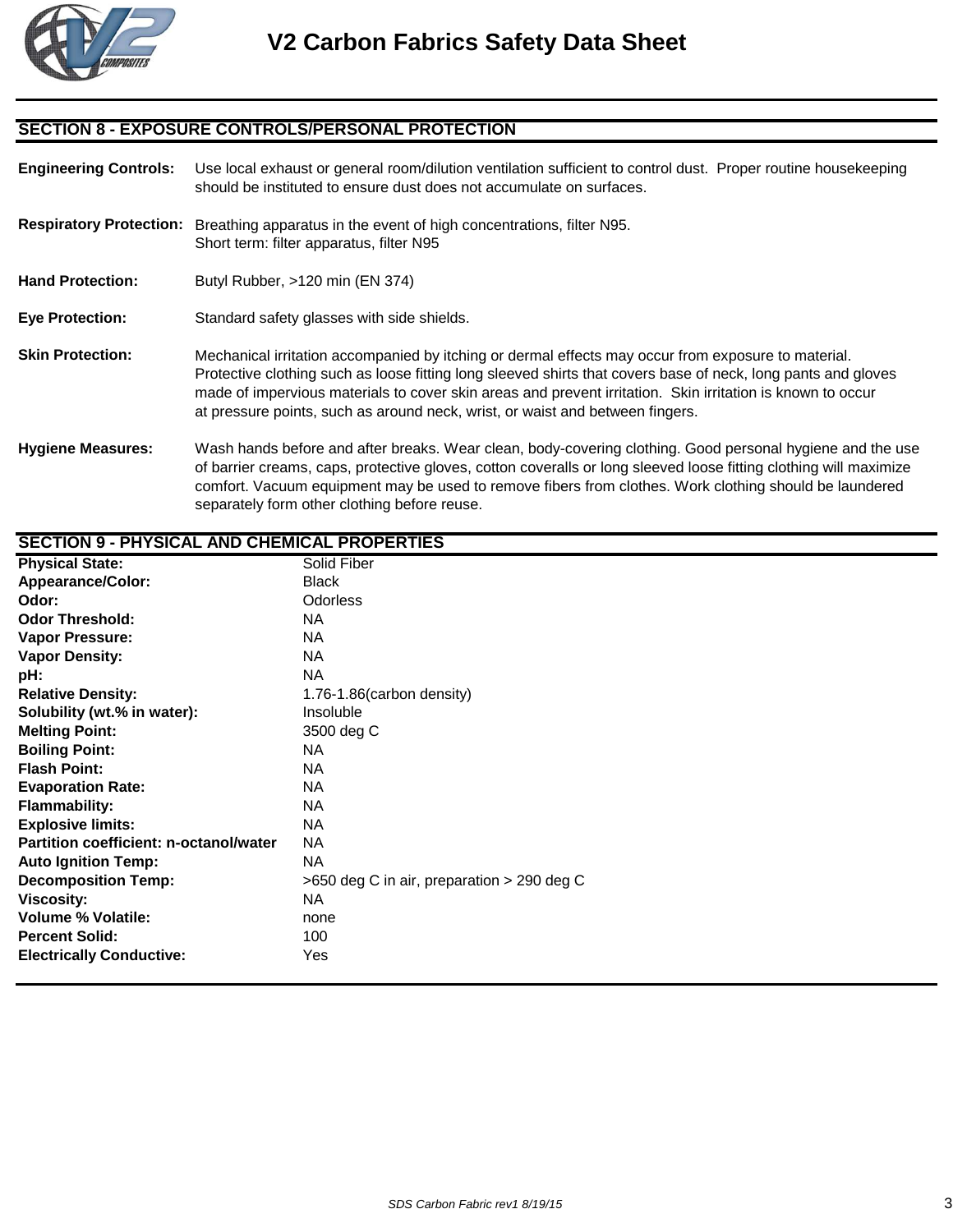

| <b>SECTION 10 - STABILITY AND REACTIVITY</b>       |                                                                                                                                                                                                                                                                                                                                                                |
|----------------------------------------------------|----------------------------------------------------------------------------------------------------------------------------------------------------------------------------------------------------------------------------------------------------------------------------------------------------------------------------------------------------------------|
| <b>Reactivity:</b>                                 | Stable under proper handling conditions. Avoid reactions with strong oxidizing agents.                                                                                                                                                                                                                                                                         |
| <b>Conditions to avoid:</b>                        | Accumulation of fine dust may entail the risk of a dust explosion in the presence of air. The fine<br>dust from a carbon fiber compound or composite that is cut or formed can create additional dust<br>explosion risk depending on the resin or compounding agent. A process hazard analysis is<br>recommended to determine what, if any, risks are present. |
| Incompatible materials:                            | None known.                                                                                                                                                                                                                                                                                                                                                    |
| <b>Hazardous Decomposition</b><br><b>Products:</b> | No hazardous decompostion products will be formed during normal usage of carbon fiber.<br>Complete or partial combustion of the surface coating on "sized" carbon fiber may generate COx,<br>NOx, and/or other trace chemicals.                                                                                                                                |

#### **SECTION 11 - TOXICOLOGICAL INFORMATION**

| <b>Acute oral toxicity:</b>          | Not determined                                       |
|--------------------------------------|------------------------------------------------------|
| <b>Acute dermal toxicity:</b>        | Irritant                                             |
| <b>Acute inhalation toxicity:</b>    | Irritant                                             |
| <b>Irritation/Corrosion:</b>         |                                                      |
| Skin:                                | Mechanical skin irritation                           |
| Eyes:                                | Not determined                                       |
| <b>Sensitization:</b>                | Not determined                                       |
| <b>Sub-acute toxicity:</b>           | Not determined                                       |
| <b>Chronic toxicity:</b>             | Not determined                                       |
| <b>Mutagenicity:</b>                 | Not determined                                       |
| <b>Carcinogenicity:</b>              | Not determined                                       |
| <b>Reproductive toxicity:</b>        | Not determined                                       |
| <b>Experiences made in practice:</b> | Fiber abrasion can cause mechanical skin irritation. |
|                                      |                                                      |

## **SECTION 12 - ECOLOGICAL INFORMATION**

| <b>Toxicity:</b>                       | Not available           |
|----------------------------------------|-------------------------|
| <b>Behavior in environment</b>         |                         |
| compartments:                          | Not determined          |
| Behavior in sewage plant:              | Not available           |
| <b>Bacteria Toxicity:</b>              | Not available           |
| <b>Biological degradability:</b>       | Not available           |
| COD:                                   | Not determined          |
| <b>BOD 5:</b>                          | Not determined          |
| <b>AOX advice:</b>                     | No dangerous components |
| Soil/water partition coefficient(Koc): | Not available           |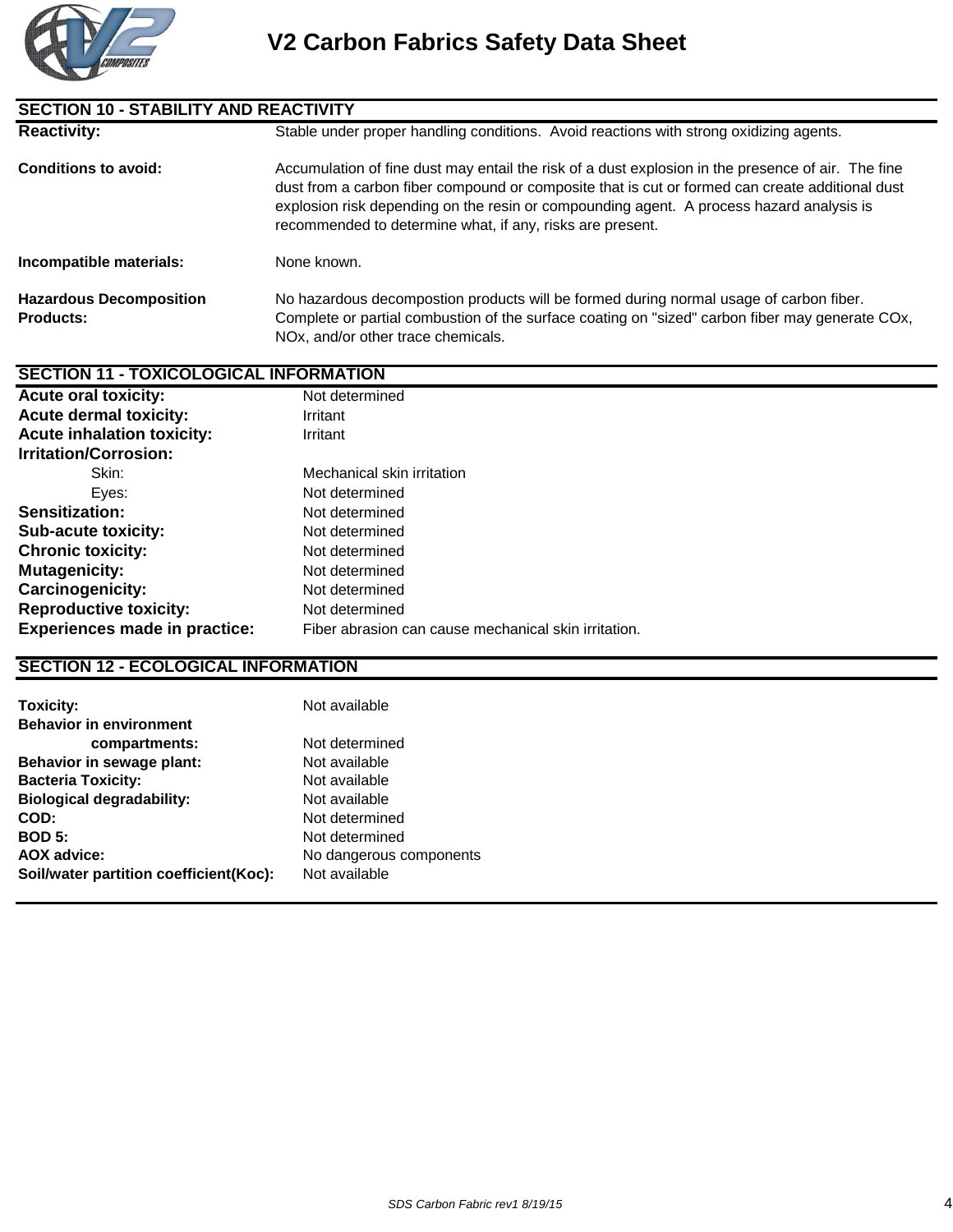

| <b>SECTION 13 - DISPOSAL CONSIDERATIONS</b> |                                                                                                                                                                                                                                                                                                                                                                                                                                                                                                               |  |
|---------------------------------------------|---------------------------------------------------------------------------------------------------------------------------------------------------------------------------------------------------------------------------------------------------------------------------------------------------------------------------------------------------------------------------------------------------------------------------------------------------------------------------------------------------------------|--|
| <b>Disposal Method:</b>                     | The generation of waste should be avoided or minimized wherever possible. Dispose of surplus<br>and non-recyclable products via a licensed waste disposal contractor. Disposal of this product<br>and any by-products should at all times comply with the requirements of environmental<br>protection and waste disposal legislation and any regional local authority requirements.                                                                                                                           |  |
| <b>Product:</b>                             | For recycling, consult manufacturer and/or waste disposal centers.                                                                                                                                                                                                                                                                                                                                                                                                                                            |  |
| <b>EU Waste Number:</b>                     | 160306, 061399                                                                                                                                                                                                                                                                                                                                                                                                                                                                                                |  |
| <b>Contaminated packaging:</b>              | Packaging that cannot be cleaned should be disposed of similar to product. Uncontaminated<br>packaging may be taken for recycling.                                                                                                                                                                                                                                                                                                                                                                            |  |
| <b>EU Waste Number:</b>                     | 150101, 150102                                                                                                                                                                                                                                                                                                                                                                                                                                                                                                |  |
| <b>SECTION 14 - TRANSPORT REGULATIONS</b>   |                                                                                                                                                                                                                                                                                                                                                                                                                                                                                                               |  |
| <b>Classification according to DOT:</b>     | Non Hazardous                                                                                                                                                                                                                                                                                                                                                                                                                                                                                                 |  |
| <b>Classification according to DOT:</b>     | Not classified as "Dangerous Goods"                                                                                                                                                                                                                                                                                                                                                                                                                                                                           |  |
| <b>Classification according to DOT:</b>     | Not classified as "Dangerous Goods"                                                                                                                                                                                                                                                                                                                                                                                                                                                                           |  |
| <b>SECTION 15 - REGULATORY INFORMATION</b>  |                                                                                                                                                                                                                                                                                                                                                                                                                                                                                                               |  |
| <b>UNITED STATES</b>                        |                                                                                                                                                                                                                                                                                                                                                                                                                                                                                                               |  |
| <b>SARA Title III:</b>                      | Section 302/304 Extremely Hazardous Substance: None                                                                                                                                                                                                                                                                                                                                                                                                                                                           |  |
|                                             | Section 311 Hazardous Categorization: None                                                                                                                                                                                                                                                                                                                                                                                                                                                                    |  |
|                                             | Section 313 Toxic Chemicals: None                                                                                                                                                                                                                                                                                                                                                                                                                                                                             |  |
| <b>USA TSCA:</b>                            | All components are listed or exempted.                                                                                                                                                                                                                                                                                                                                                                                                                                                                        |  |
| <b>CERCLA Section 102(a) Hazardous</b>      |                                                                                                                                                                                                                                                                                                                                                                                                                                                                                                               |  |
| Substance:                                  | None                                                                                                                                                                                                                                                                                                                                                                                                                                                                                                          |  |
| <b>RCRA Information:</b>                    | Currently, the product is not listed in federal hazardous waste regulations 40 CFR, Part 261.33<br>paragraphs (e) or (f), i.e. chemical products that are considered hazardous if they become<br>wastes. State or local hazardous waste regulations may also apply if they are different from the<br>federal regulation. It is the responisibility of the user of the product to determine at the time of<br>disposal, whether the product meets relevant waste classification and to assure proper disposal. |  |
| <b>Ozone Depletion Information:</b>         | This product does not contain or is not manufactured with ozone depleting substances as<br>identified in Title VI, Clean Air Act "Stratospheric Ozone Protection" and the regulations set<br>forth in 40 CFR, Part 82.                                                                                                                                                                                                                                                                                        |  |
| <b>Exposure Risk:</b>                       | Not determined                                                                                                                                                                                                                                                                                                                                                                                                                                                                                                |  |
| <b>Chemical Safety Report:</b>              | Not determined                                                                                                                                                                                                                                                                                                                                                                                                                                                                                                |  |
| Labeling:                                   | All chemicals in this product are included on the TSCA Inventory                                                                                                                                                                                                                                                                                                                                                                                                                                              |  |
| <b>Hazard Symbols:</b>                      | None                                                                                                                                                                                                                                                                                                                                                                                                                                                                                                          |  |
| R-phrases:                                  | R36/37/38 - Irritation to eyes, respiratory system and skin                                                                                                                                                                                                                                                                                                                                                                                                                                                   |  |
| S-phrases:                                  | S36/37/38 - Wear suitable protective clothing such as gloves, eye and face protection for<br>nuisance dust and skin abrasion protection.                                                                                                                                                                                                                                                                                                                                                                      |  |
| Special labeling:                           | None                                                                                                                                                                                                                                                                                                                                                                                                                                                                                                          |  |
| <b>Authorization, TITLE VII:</b>            | N/A                                                                                                                                                                                                                                                                                                                                                                                                                                                                                                           |  |
| <b>Restrictions:</b>                        | None                                                                                                                                                                                                                                                                                                                                                                                                                                                                                                          |  |
| <b>TITLE VIII:</b>                          | N/A                                                                                                                                                                                                                                                                                                                                                                                                                                                                                                           |  |
| <b>Transport Regulations:</b>               | IATADGR (2008)                                                                                                                                                                                                                                                                                                                                                                                                                                                                                                |  |